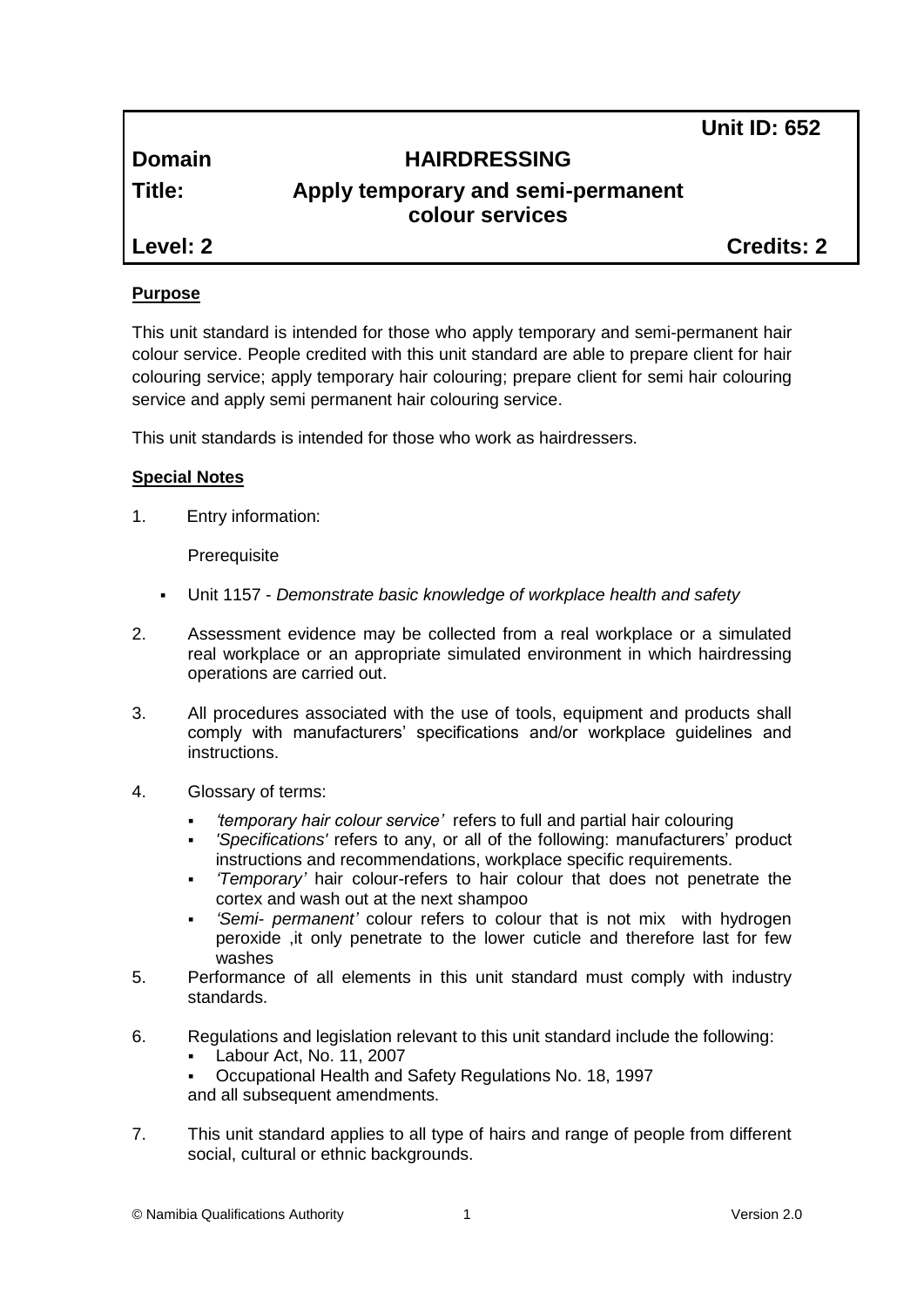# **Quality Assurance Requirements**

This unit standard and others within this subfield may be awarded by institutions which meet the accreditation requirements set by the Namibia Qualifications Authority and the Namibia Training Authority and which comply with the national assessment and moderation requirements. Details of specific accreditation requirements and the national assessment arrangements are available from the Namibia Qualifications Authority and the Namibia Training Authority on [www.nta.com.na](http://www.nta.com.na/)

# **Elements and Performance Criteria**

# **Element 1: Prepare client for hair colouring service**

#### **Range**

Preparation methods may include but are not limited to procedures for using towels, apron, ear cap, plastic gloves and brush.

#### **Performance Criteria**

- 1.1 Procedures and information required for preparing client for hair colouring service are identified and sourced in line with workplace procedures.
- 1.2 Preparation methods are applied to ensure client protection in line with workplace procedures.
- 1.3 Client comfort and safety is ensured throughout the colouring service.

# **Element 2: Apply temporary hair colouring**

#### **Range**

Temporary hair colouring may include but not limited to colouring shampoo, mousses and glitter sprays.

Styling aids may include but are not limited to mousses and lotions.

Drying methods may include but are not limited to finger/hand drying, scrunch drying, natural drying, blow-waving and blow-drying.

Finishing products may include but are not limited to mousses, waxes and sprays.

# **Performance Criteria**

- 2.1 Procedures and information required for applying colouring shampoo are identified and sourced in line with product specifications and workplace procedures.
- 2.2. Client hair is washed in line with workplace procedures.
- 2.3 Temporary hair colour is applied evenly and without stain on the scalp or hairline in line with product specifications and workplace procedures.
- 2.4 Scalp massage is performed in line with workplace procedures.

© Namibia Qualifications Authority 2 Version 2.0 Styling aids are applied in line with client requirements and product specifications.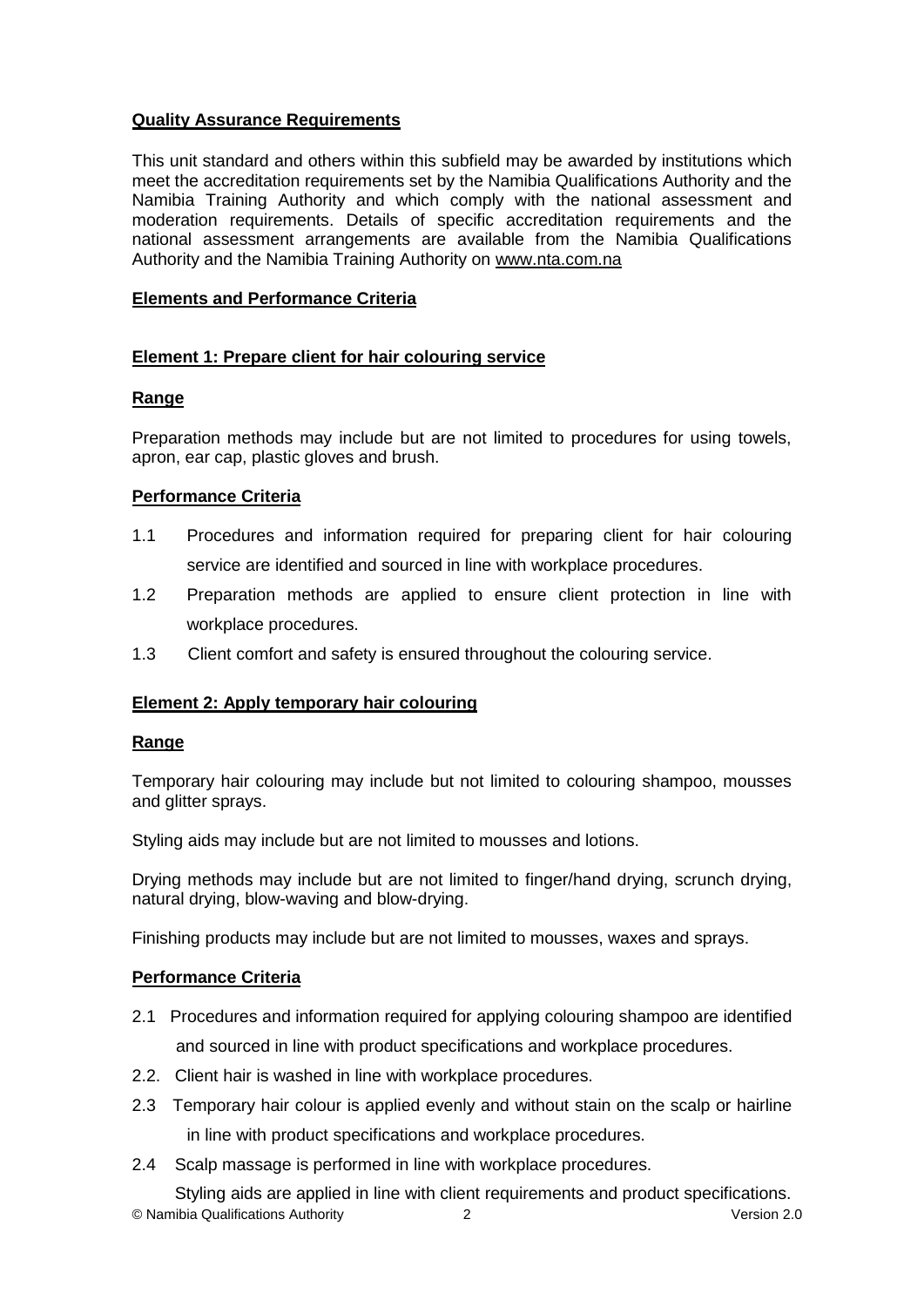- 2.5. Client hair is dried to shape in line with workplace procedures.
- 2.6 Finishing products are applied.

# **Element 3: Prepare client for semi hair colouring service**

#### **Range**

Preparation methods may include but are not limited to procedures for using towels,apron, ear cap, plastic gloves, timing clock, sponge, applicator bottle, plastic cap, comb, foil, bowl, hair blower, and tint brush.

#### **Performance Criteria**

- 3.1 Procedures and information required for preparing client for semi permanent hair colouring service are identified and sourced in line with manufacturer instructions and workplace procedures.
- 3.2 Preparation methods are applied to ensure client protection in line with workplace procedures.
- 3.3 Client comfort and safety is ensured throughout the semi permanent hair colouring service.

#### **Element 4: Apply semi permanent hair colouring service**

#### **Range**

Application of colouring product for partial hair colouring may include but is not limited to the use full head application,regrowth,colour correction.

Combing methods may include but are not limited to hair roots to ends and hair mid to ends methods.

Finishing products may include but are not limited to mousses, waxes and sprays.

# **Performance Criteria**

- 4.1 Procedures and information required for applying colouring service are identified and sourced in line with product specifications and workplace procedures.
- 4.2 Client hair is washed in line with colouring product specifications and workplace procedures.
- 4.3 Semi-permanent Colour is applied evenly and without stain on the scalp inline with product specifications and workplace procedures.
- 4.4 Combing methods, depending on a partial or full colouring service, are applied.
- 4.5 Plastic cap for full hair colouring service is put on when required
- 4.6 Client hair is processed in line with workplace procedures.